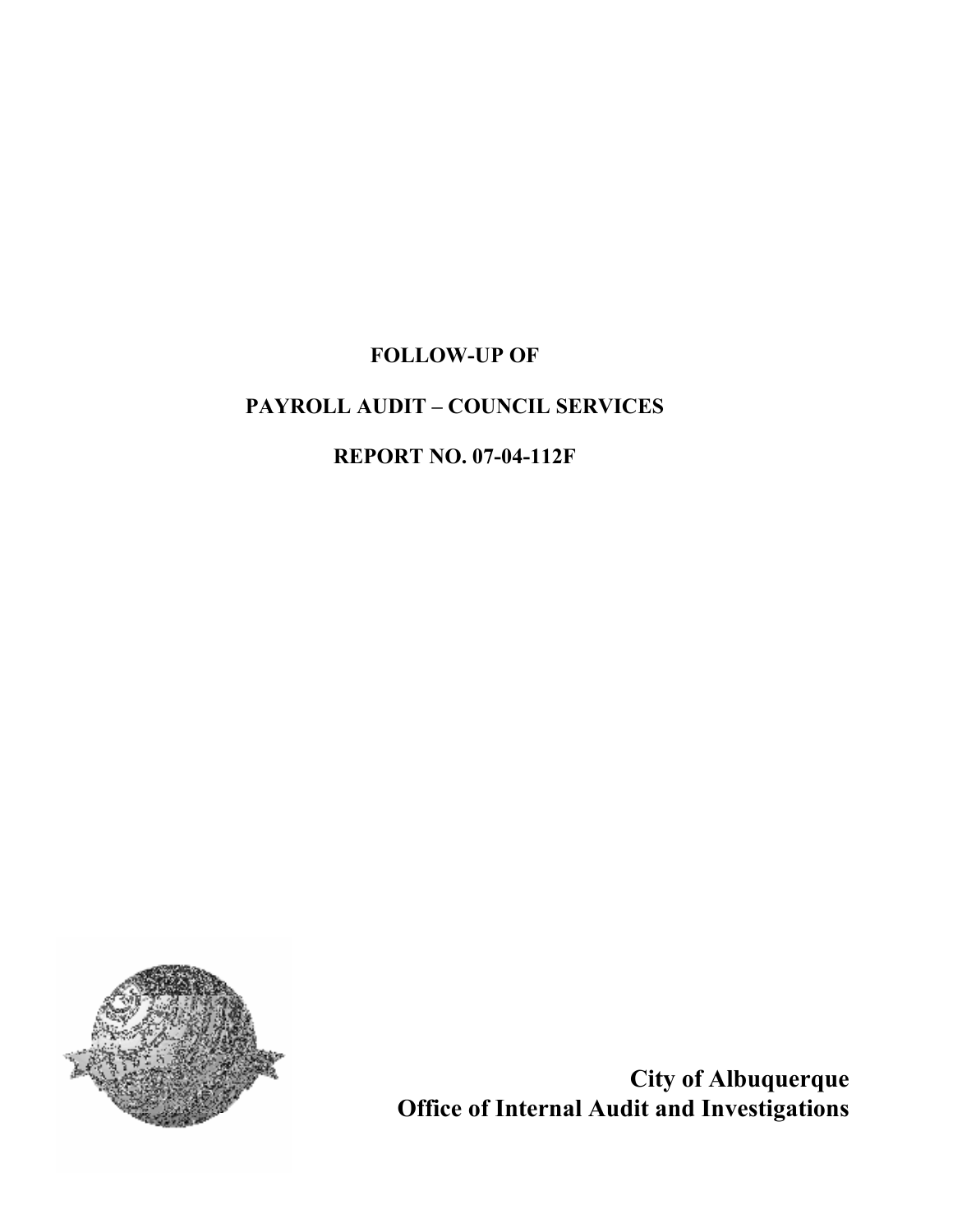

City of Albuquerque

Office of Internal Audit and Investigations P.O. BOX 1293 ALBUQUERQUE, NEW MEXICO 87103

September 20, 2007

Accountability in Government Oversight Committee City of Albuquerque Albuquerque, New Mexico

Follow-up: Payroll Audit – Council Services 07-04-112F

## FINAL

## **INTRODUCTION**

The Office of Internal Audit and Investigations (OIAI) performed a follow-up of 04-112, Payroll Audit, Council Services Department (Council Services) dated February 22, 2006. The purpose of our follow-up is to report on the progress made by Council Services management in addressing our findings and recommendations.

Council Services consists of three units of organization – Legislative/Council Support Services, Constituent Services and Community Relations, and Policy Evaluation and Development Services. The department operates under the guidance of the Director of Council Services. Personnel costs accounted for 84% of Council Services Fiscal Year (FY) 2007 approved budget.

## SCOPE, OBJECTIVES, AND METHODOLOGY

Our follow-up procedures consist of interviews of City personnel and review and verification of applicable documentation to assess the status of our audit recommendations. Our follow-up is substantially less in scope than an audit. Our objective is to ensure management has taken meaningful and effective corrective action in regards to our findings and recommendations. The audit was conducted in accordance with Government Auditing Standards.

The scope of the follow-up did not include an examination of all the functions and activities related to Council Services' payroll process. We limited our scope to the date of our final report, February 22, 2006, through the end of fieldwork, July 19, 2007.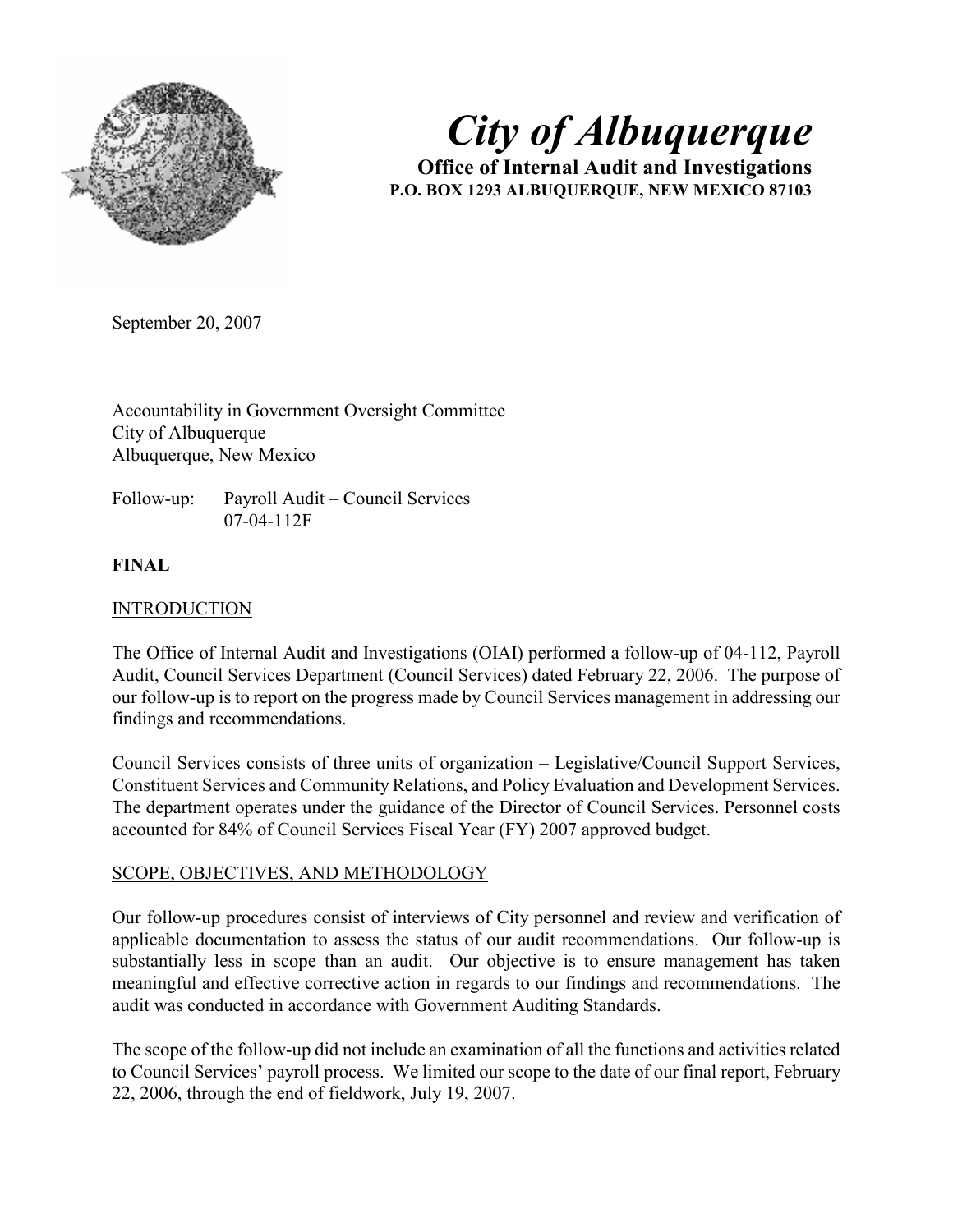## RECOMMENDATION NO. 1:

Five out of 18 full time employee payroll records were examined for the 12 months ending October 31, 2004. The following were the findings noted in the report:

- $\div$  Six leave of absence form's (P-30) requesting and authorizing sick and vacation leave for one employee were missing.
- $\div$  One P-30 was missing the supervisor's signature authorizing the leave.
- $\div$  Eight P-30's were submitted but not properly completed. The pay units, department name, date signed and date approved were missing on several forms.
- Adjustment forms for changes made to vacation and sick leave balances were missing for two of the employees sampled.
- Two of eight P-30's requesting vacation and sick leave were approved 10-12 days after the vacation or sick leave was taken.
- The payroll supervisor did not review or approve the Time Card Detail Report.

OIAI recommended:

- Payroll supervisors and timekeepers attend training to strengthen controls over the payroll function.
- $\triangle$  Input into the payroll system is promptly reviewed for accuracy of the data, and employees and supervisors sign and date all payroll forms.
- \* Procedures are developed to ensure that P-30 forms are accurate and properly completed.
- All payroll changes and corrections are to be completed using the Hours Adjustment Form.
- P-30's are submitted and approved timely.
- Procedures are developed to ensure that employee payroll files are complete and documentation is properly maintained.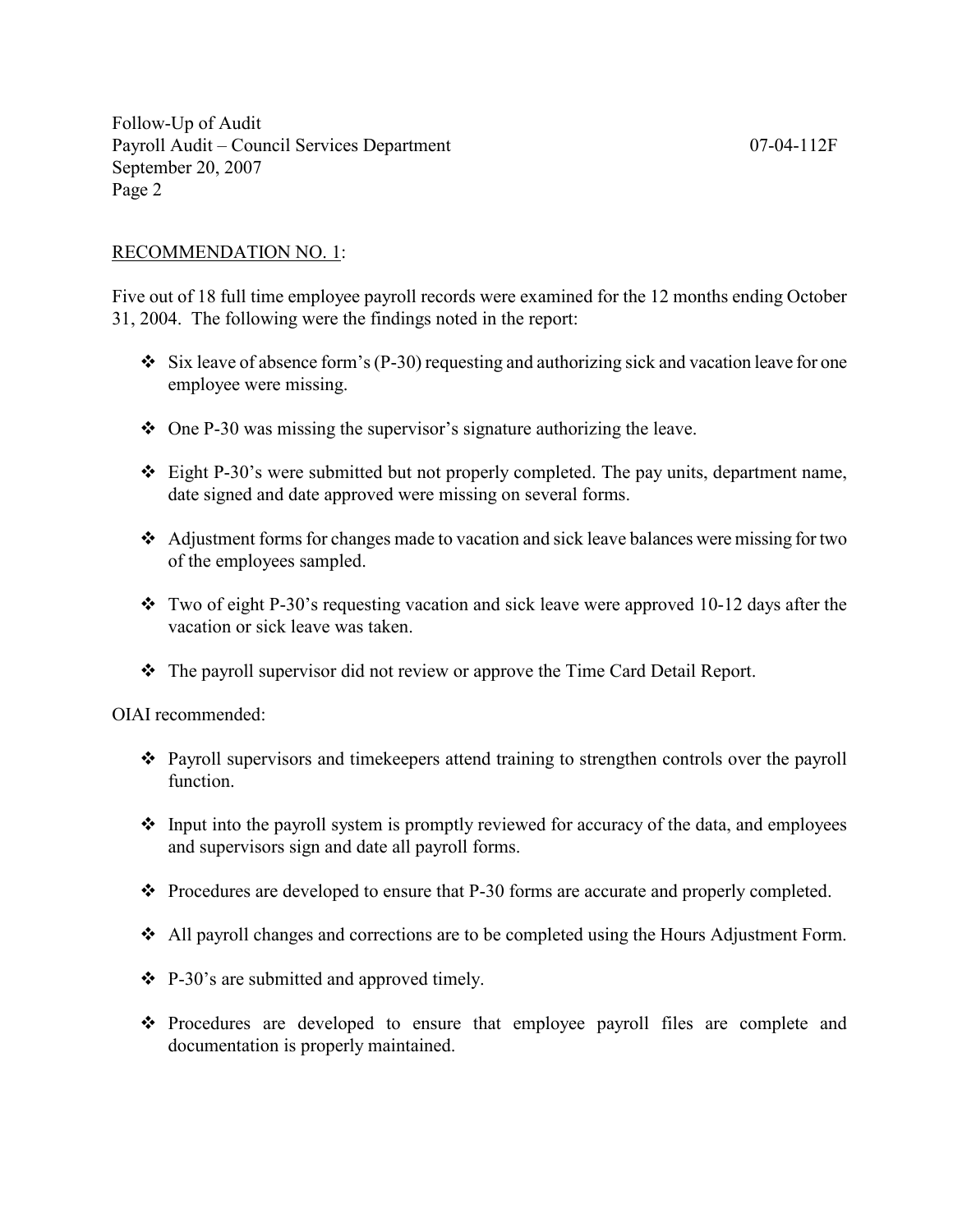Council Services stated that the recommendations had been implemented. The payroll processing and supervisory review procedures were reviewed and changes were made. The timekeeper and alternate attended training for payroll procedures in November 2005. Each employee was reminded of the requirement to submit approved P-30s timely and prior approval be obtained for vacation leave. Adjustment forms will be used and signed by the timekeeper, the employee, and the supervisor. The director now reviews and approves the Time Card Detail Report for entry errors.

#### ACTION TAKEN

The audit recommendation has been partially implemented. Documentation of the November 2005 training class attended by the timekeeper and the alternate could not be provided by Council Services. The Department of Finance and Administrative Services' (DFAS) could not locate the sign in sheet for the training class stated above.

OIAI noted two employees who were on unpaid leave status during our test work. Neither employee had an Hour's Adjustment Form completed to reduce vacation and sick leave hours as required by the City's Payroll Manual.

During our test work of the pay periods ending January 5, February 16 and March 30, 2007, we noted that the timekeeper is not comparing the time card detail report to the payroll proof report for accuracy. Since the two reports were generated on different dates, corrections were not reflected in the reports.

Based on our test work for the pay periods stated above, we noted the remaining recommendations for this finding were fully implemented. Input into the payroll system was promptly reviewed and the payroll forms were signed and dated. Procedures were developed to ensure that P-30's were properly completed and employee payroll files were complete and documentation was maintained. We also noted that P-30's were submitted and approved timely.

## RECOMMENDATION

Council Services should retain documentation of attendance for training classes. Council Services should also ensure that changes and corrections to payroll are completed using the Hours Adjustment Form. Council Services should also retain the final time card detail report, payroll proof report and final payroll register for each pay period. The finalized reports cannot be reproduced after three months.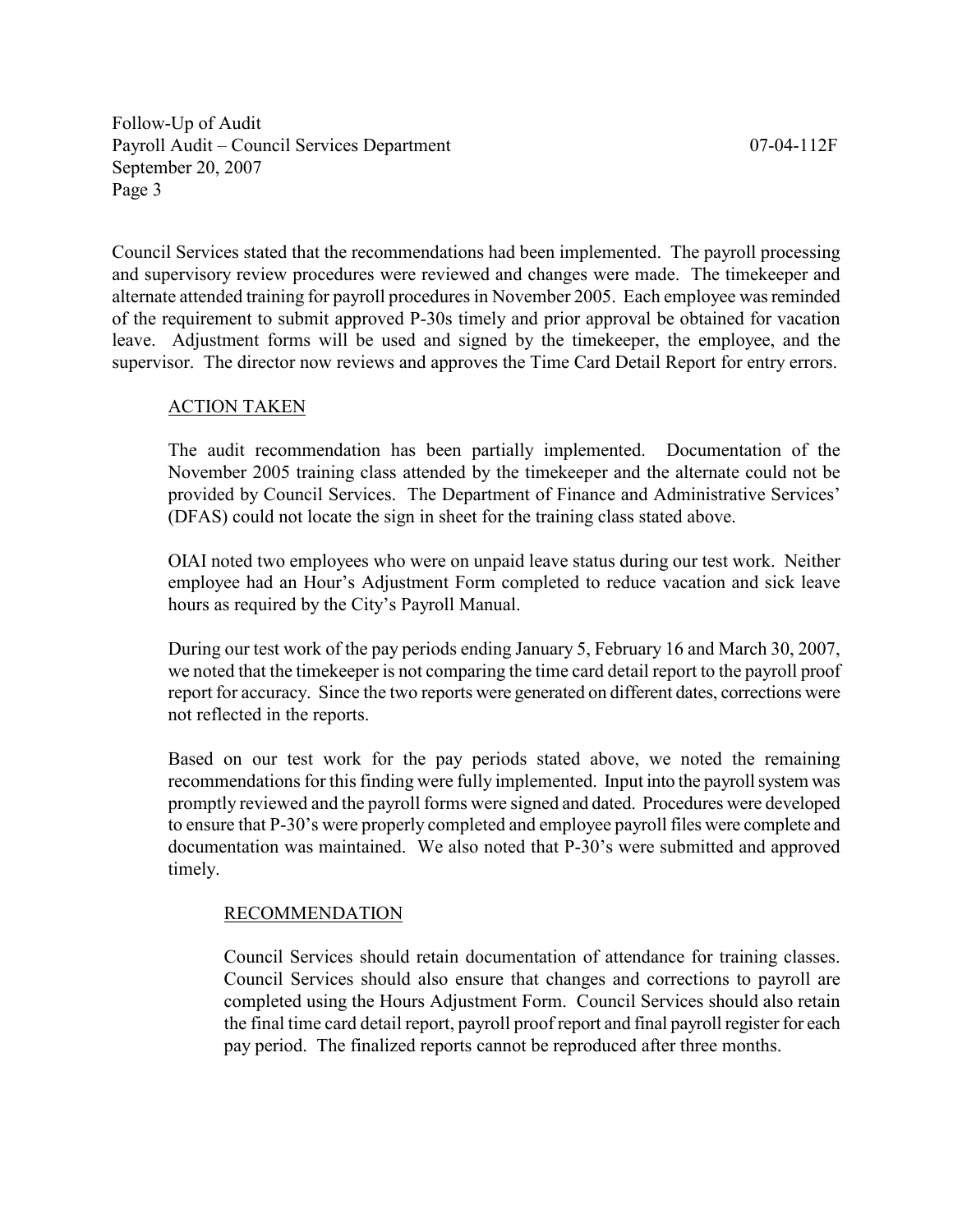## RESPONSE FROM COUNCIL SERVICES

"Council Services will retain documentation of attendance for training classes. (Staff has been reminded to retain such documentation.)

"Council Services will correctly complete and use the Hours Adjustment Form.

"Council Services will retain the final time card detail report, the payroll proof report and final payroll register (which will be compared to the time card detail report)."

## RECOMMENDATION NO. 2:

Council Services did not have separation of duties within the payroll process. The timekeeper had full access and control of the payroll process. The timekeeper entered payroll, made changes and adjustments to payroll records, and picked-up and distributed the paychecks.

OIAI recommended Council Services ensure:

- Payroll duties were assigned to more than one employee for proper separation of duties.
- Data input and adjustments into the payroll system were reviewed for accuracy.
- Timekeepers did not have access to payroll checks and an employee independent of the payroll system distributed payroll checks.

Council Services responded that the recommendations had been implemented. The duties within the payroll process were separated. An employee who is independent of the payroll system was handling the checks and another independent employee was trained and authorized to act as the alternate. The director was reviewing adjustments and input for accuracy.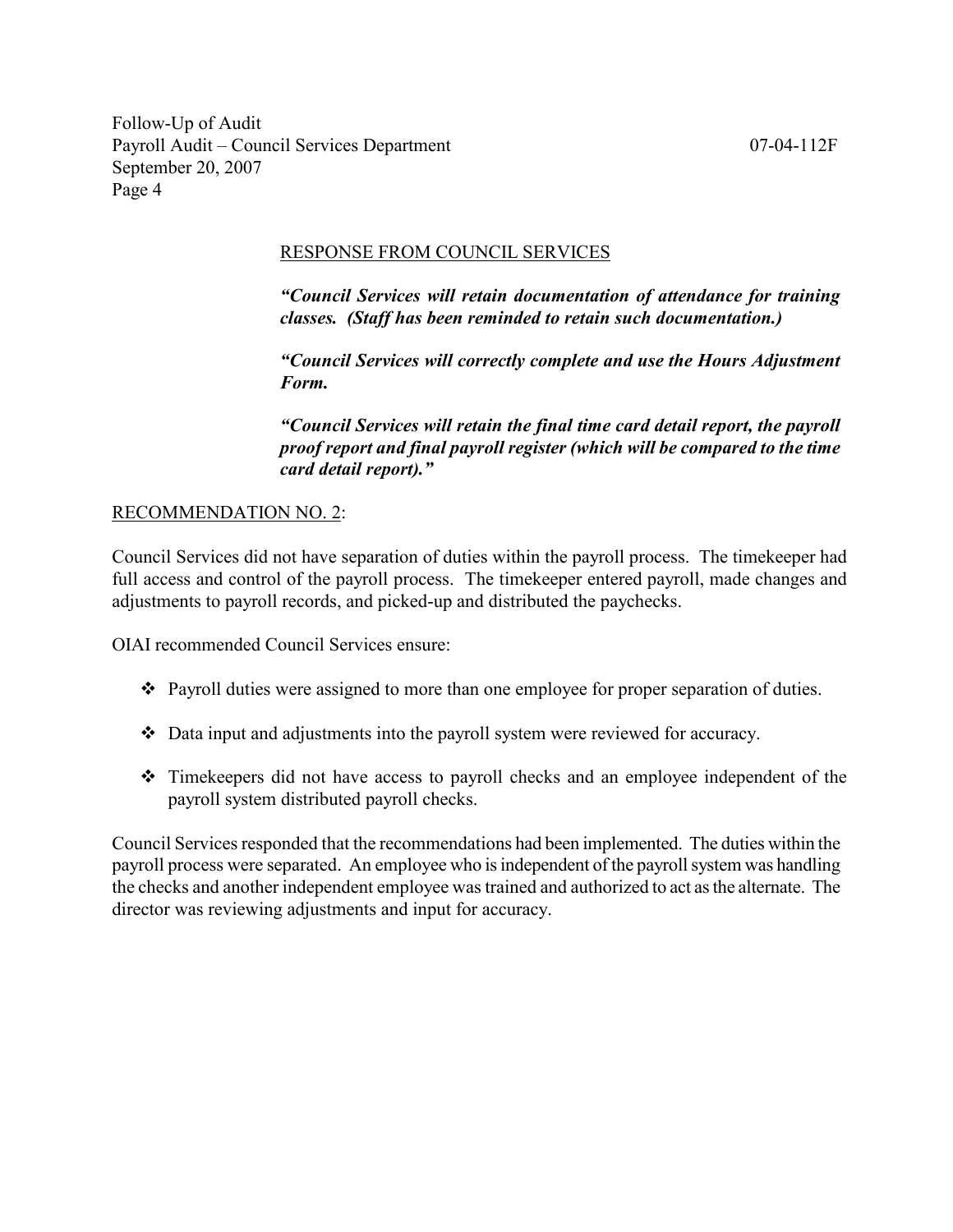## ACTION TAKEN

The audit recommendation has been fully implemented. Per review of the list of timekeepers and employees who pick up payroll checks from the DFAS – Treasury Division (Treasury), separation of duties have been accomplished. The January 5, February 16, and March 30, 2007 pay periods were reviewed and we noted the director was properly reviewing the data input and adjustment entries for accuracy.

Per review of Treasury's payroll distribution sheets for February through April 2007, we noted authorized employees picked up and distributed payroll checks.

## RECOMMENDATION NO. 3:

During the twelve months ended October 31, 2004, sick and vacation, accruals were not adjusted for employees who were on leave without pay. Five employees who took leave without pay continued to receive full vacation and sick leave accruals. Leave without pay ranged from 20 to 80 hours per pay period. Vacation and sick leave accruals should have been prorated based upon the number of paid hours worked during each pay period.

OIAI recommended Council Services ensure:

- Adjustments were made to leave accruals for employees on leave without pay.
- Employee's sick and vacation leave accruals/balances were properly reviewed and adjusted. If vacation or sick leave was taken, which was not earned by the employee, the City should have been reimbursed for this time.

Council Services responded that the audit recommendation had been implemented. The timekeeper and director reviewed the pertinent City Personnel Rules and Regulations, and all accruals for leave without pay will be reviewed for proper adjustments by the timekeeper and director.

#### ACTION TAKEN

The audit recommendation has been partially implemented. During OIAI's review of FY05 and December 2006 through March 2007, we noted two employees that were on leave without pay. Employee #1's vacation and sick leave accruals were not adjusted as required by the City's Payroll Manual. Vacation leave should have been reduced by 1.54 hours and sick leave should have been reduced by 1.48 hours. Employee #1 also received holiday pay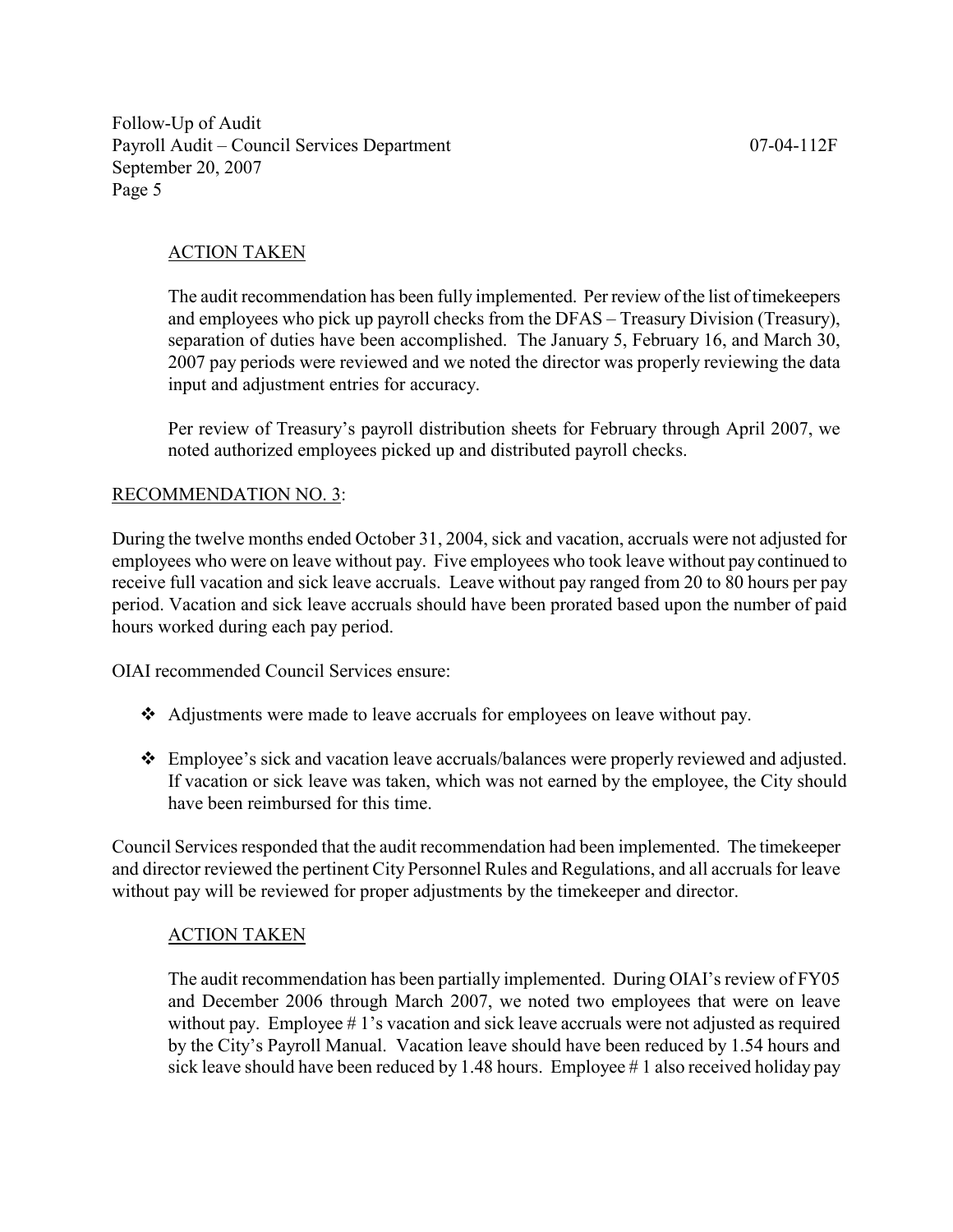even though the employee was not on pay status the workday immediately before and after the holiday as required by the City's Personnel Rules and Regulations.

Employee # 2's vacation leave was under adjusted and should have been reduced by an additional .46 hours.

## RECOMMENDATION

Council Services should reduce employee # 1's vacation leave balance by 1.54 hours and their sick leave balance by 1.48 hours. Council Services should also reduce the employees pay to correct the holiday pay received in error. Council Services should reduce employee # 2's vacation leave balance by .46 hours.

Council Services should review all employees who were on unpaid status during 2006 and 2007 and adjust the leave balances as applicable. Council Services should ensure that employees on unpaid status in the future have their vacation and sick leave balances reduced in accordance with the Payroll Manual.

## RESPONSE FROM COUNCIL SERVICES

"Council Services will review all employees who were on unpaid status during 2006 and 2007 and adjust leave balances if applicable.

"Council Services will follow the Payroll Manual regarding the reduction of leave balances for employees on unpaid status."

## RECOMMENDATION NO. 4:

Council Services timekeeper did not run the Exception Reports as required, which could leave payroll errors undetected. Exception Reports contain information used to help the timekeepers and fiscal managers identify problems with an employee's pay. It is essential that timekeepers run these reports each Monday, Tuesday, and Wednesday morning of pay week to detect possible errors.

OIAI recommended Council Services ensure the timekeeper runs the required Exception Reports.

Council Services responded that the recommendation had been implemented. The timekeeper is running and reviewing payroll exception reports as required during each pay week. The director is also reviewing the reports.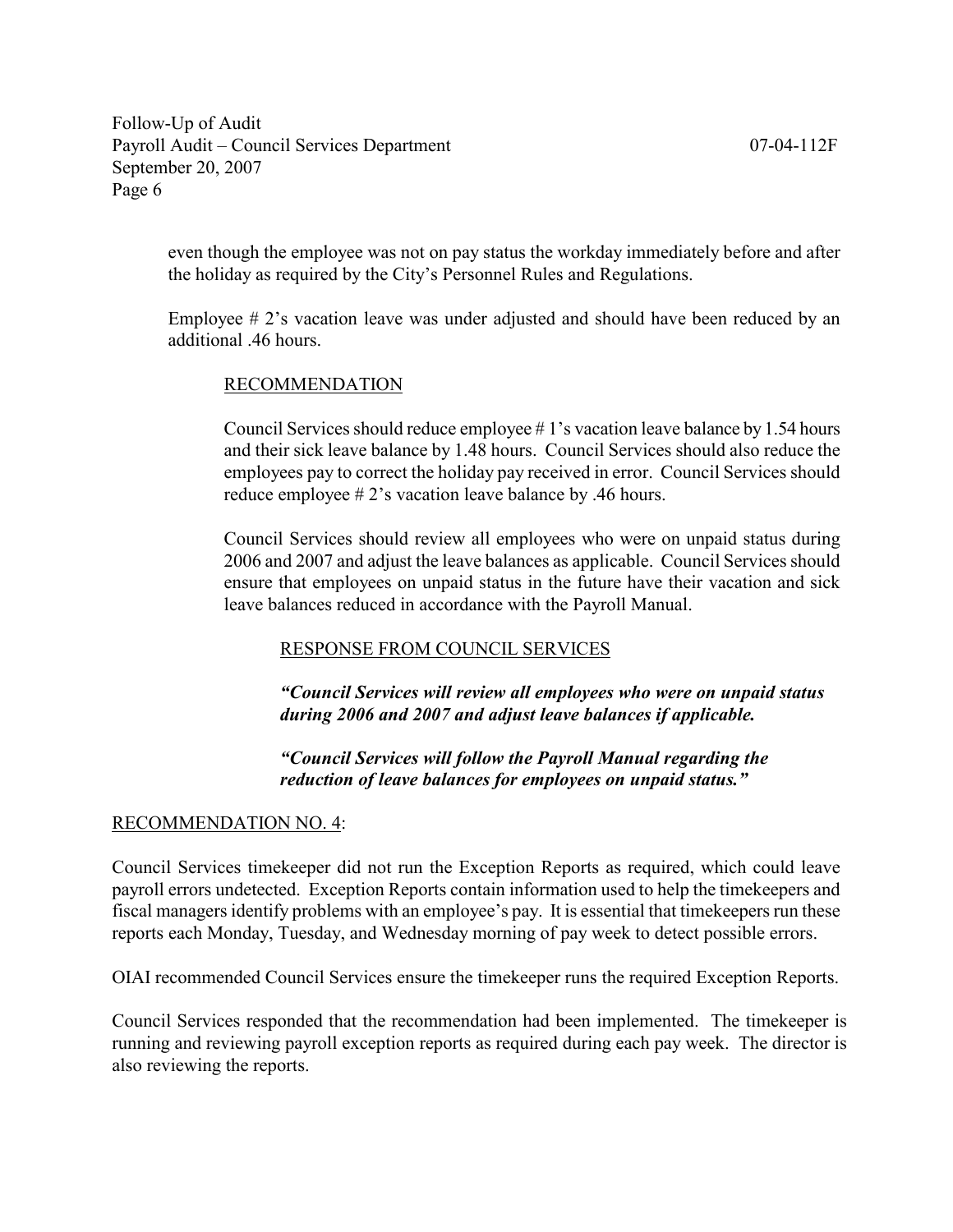#### ACTION TAKEN

The audit recommendation has been partially implemented. During OIAI's review of the payroll documentation for February through April 2007, there were no Exception Reports included in the file. Per discussion with the timekeeper and review of the pay week process, the timekeeper does run and review the Exception Reports. However, the Exception Reports with errors are not printed and retained with the payroll documentation.

#### RECOMMENDATION

Council Services should ensure that the timekeeper prints and retains any Exception Reports that contain errors. In addition, the supporting documentation used to clear the errors should be retained.

#### RESPONSE FROM COUNCIL SERVICES

"The Council Services timekeeper will print and retain any Exception Reports that contain errors and any supporting documentation used to clear the errors."

#### RECOMMENDATION NO. 5:

The timekeeper did not consistently attend the Payroll User Group (PUG) meetings held every other month. Bi-Monthly PUG meetings inform timekeepers of new payroll information, payroll updates, or changes in payroll procedures.

OIAI recommended Council Services ensure the timekeeper consistently attend PUG meetings in order to stay current with payroll information.

Council Services responded that the audit recommendation had been implemented. The timekeeper was to attend all of the PUG meetings or arrange for the alternate timekeeper to attend. The timekeeper will keep the materials handed out at the meetings and share pertinent information with the alternate timekeeper.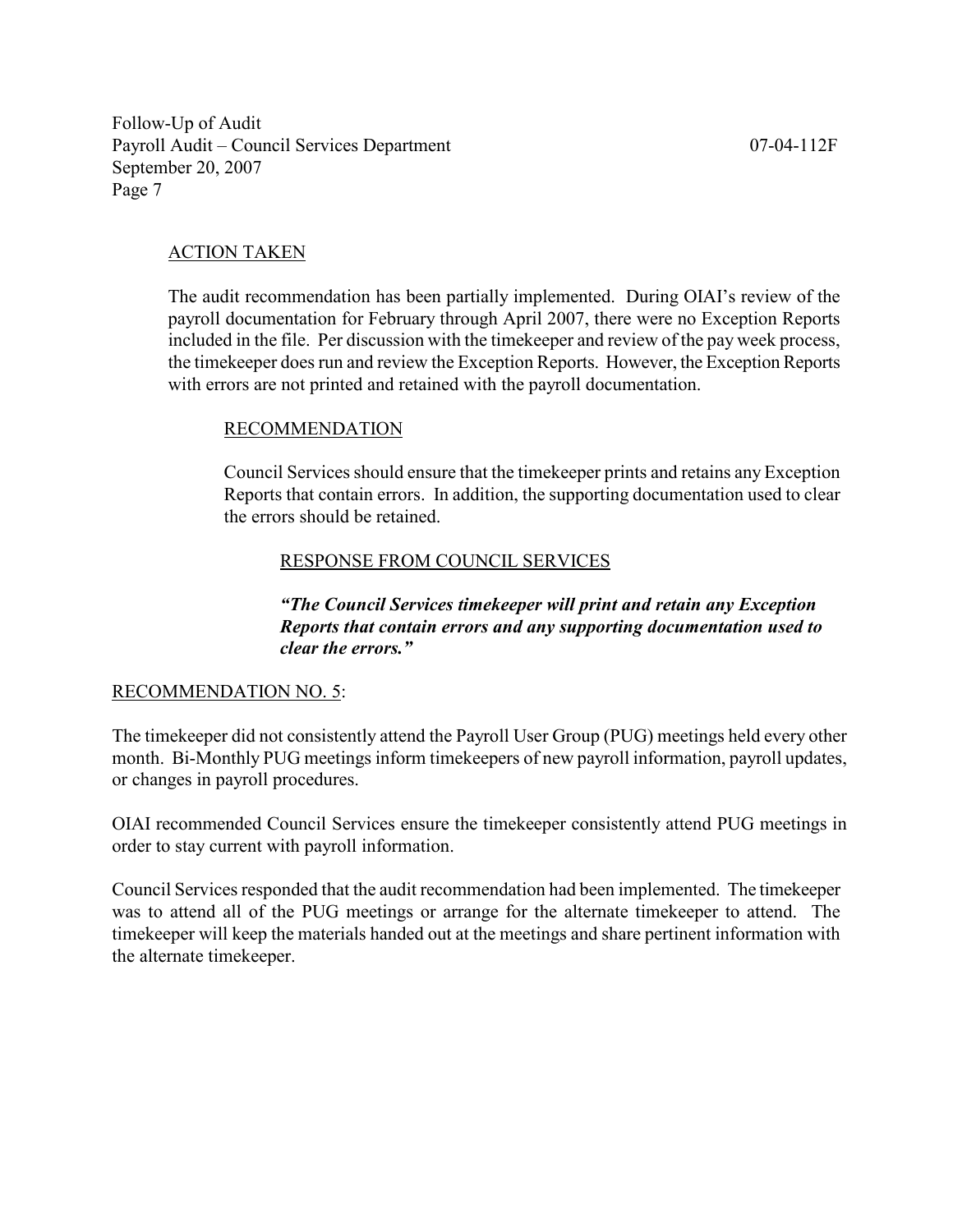## ACTION TAKEN

The audit recommendation has not been implemented. Per review of the FY07 meeting sign in sheets, we noted that the timekeeper or the alternate did not attend two of the six meetings.

#### RECOMMENDATION

Council Services should ensure that either the timekeeper or alternate attend every PUG meeting. This will ensure that the timekeeper is up to date on payroll information.

#### RESPONSE FROM COUNCIL SERVICES

"At the time this recommendation was originally responded to, I understood that attendance at PUG meetings by the Council timekeeper or alternate was 100%. In the future, the timekeeper or the alternate will attend every PUG meeting."

#### RECOMMENDATION NO. 6:

Two City Councilors had leave balances which are allowable only to City employees. One Councilor had 8 hours accrued Birthday Leave and another had 31.4 hours in accrued Compensation Time. These balances were carried forward from prior City employment.

OIAI recommended Council Services review the leave balance reports regularly and ensure that all leave balances are accurate.

Council Services responded that the audit recommendation had been implemented. The timekeeper was to review the accrued leave balances each pay period to ensure that all leave balances were accurate.

#### ACTION TAKEN

The audit recommendation has been fully implemented. OIAI reviewed each City Councilor's leave balances as of July 9, 2007 and noted no accrual balances.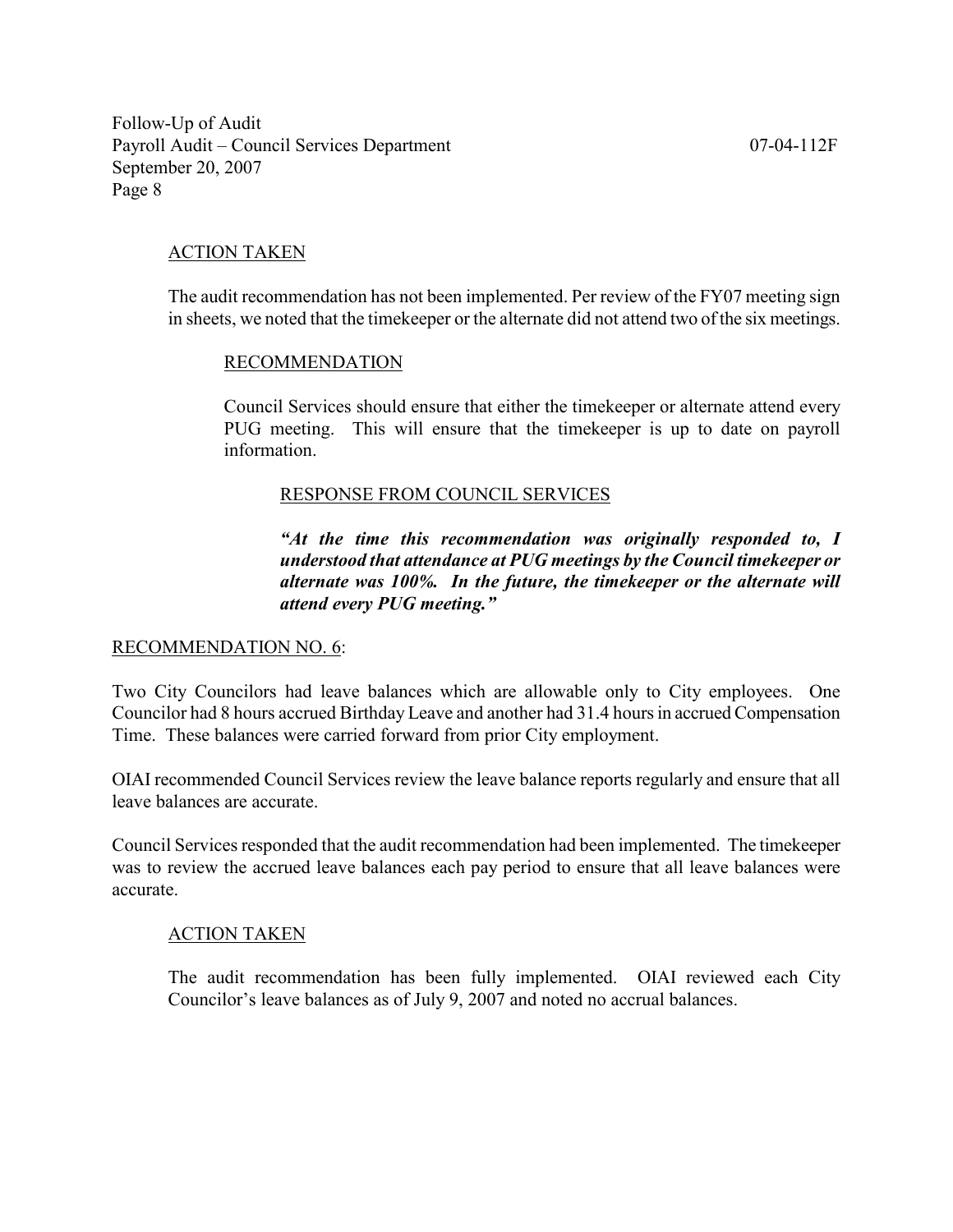#### RECOMMENDATION NO. 7:

Council Services did not obtain a Request for Permission to Engage in Employment Outside the City of Albuquerque Form (Form) for one of its employees. This is a requirement of the City's Personnel Rules and Regulations for any employee who wishes to engage in outside employment.

OIAI recommended Council Services comply with the City's Personnel Rules and Regulations requiring all employees who engage in outside employment complete the require Form.

Council Services responded that this recommendation had been implemented. There were no employees that were currently engaged in outside employment. Council Services was to remind the staff members of the requirement by January 31, 2006.

#### ACTION TAKEN

The audit recommendation has not been implemented. During our discussion with the director, we noted two employees are currently working outside of the City without the required Form completed.

The director stated that the staff was reminded of the outside employment requirement in January 2006 and that the Form was posted in the office. However, the posting was inadvertently removed. There have been several new employees who have started with the Council Services so the Form will be reposted and distributed to all current employees.

#### RECOMMENDATION

Council Services should complete the Form and obtain proper approval for the two employees currently working outside the City. Council Services should discuss this requirement at least annually and post the Form where it is easily accessible to all employees. Council Services should complete the Form prior to an employee engaging in outside employment.

## RESPONSE FROM COUNCIL SERVICES

"The recommendation was implemented but not adequately followed through, but it will be in the future.

"The requirement will be discussed at least annually.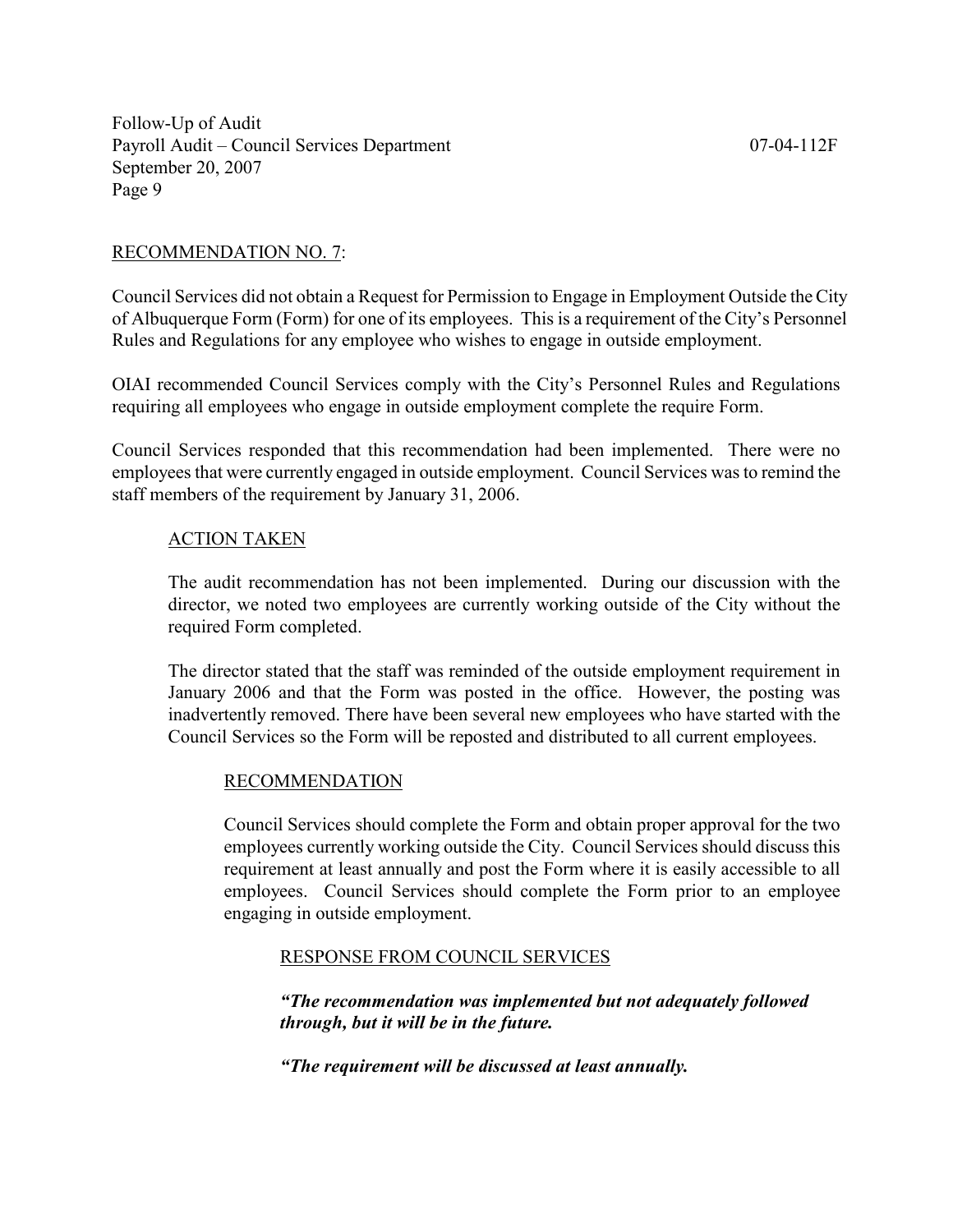## "The requirement is posted in an easily accessible place and the Form will be placed there as well."

## RECOMMENDATION NO. 8:

Council Services did not have proof of insurance for employees who received mileage reimbursement. Without proof of insurance there is a potential liability exposure to the City should the employee be injured while performing City business.

OIAI recommended Council Services ensure that employees who receive mileage reimbursement provide proof of insurance annually.

Council Services responded the audit recommendation had been implemented. No mileage will be reimbursed unless a properly approved request for reimbursement and a copy of proof of insurance for the vehicle driven is provided to the director. Council staff members seeking reimbursement will be asked to keep a copy of a current insurance card on file in the Council Office.

## ACTION TAKEN

The audit recommendation has been partially implemented. We noted three out of the five employees that were paid mileage during FY07 did not have an insurance card in the file. We also noted that the timekeeper does not verify the current insurance card when paying mileage.

## RECOMMENDATION

Council Services should ensure that employees provide proof of current insurance prior to receiving mileage reimbursement. The timekeeper should also verify that current insurance is in the employee file before submitting payment of mileage reimbursement.

## RESPONSE FROM COUNCIL SERVICES

"All Council employees who receive mileage will have a current insurance card, and the timekeeper will verify that before submitting payment of mileage reimbursement."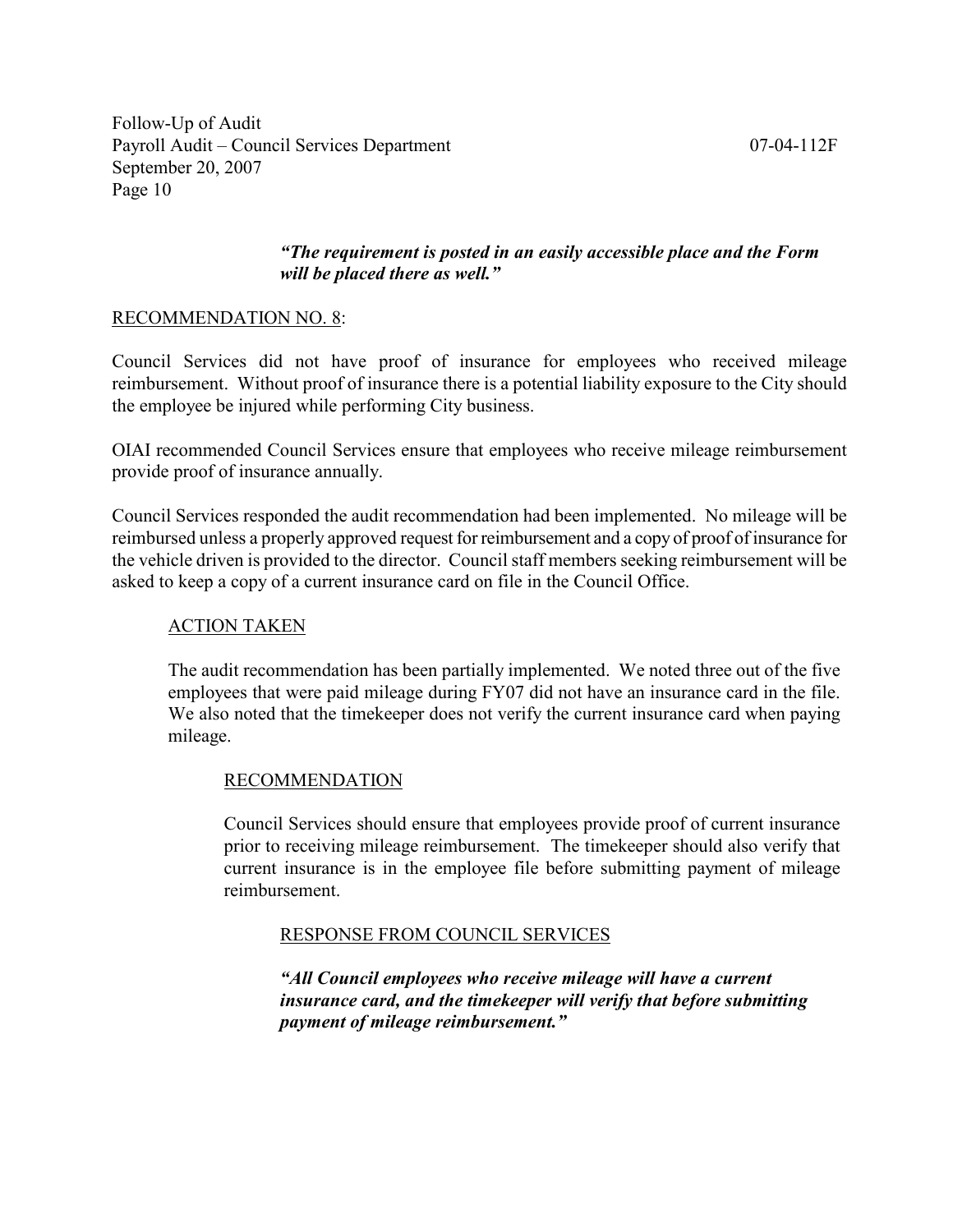#### RECOMMENDATION NO. 9:

Unauthorized employees including the timekeeper picked up Council Services' paychecks. City departments complete a form that is on file with Treasury, which gives authorization to individuals to pick up payroll checks for their department.

OIAI recommended Council Services:

- $\triangleleft$  Update its list of employees authorized to pick up payroll checks.
- Perform a periodic review of authorizations on file to ensure that information is current and that outdated authorizations are rescinded.
- Ensure the timekeeper does not have access to payroll checks.

OIAI recommended DFAS ensure that only authorized employees pick up payroll checks from Treasury.

Council Services responded that the recommendation had been implemented. The list of employees authorized to pick up payroll checks was updated in April and September 2005. The timekeepers are not on the list of authorized employees.

DFAS responded that they concurred with the finding and that only authorized employees should pick up payroll checks from Treasury. If departments are unable to have a designated employee pick up payroll checks then a courier may pick up the checks. The courier must present an official photo ID and have a memo signed by the department director identifying the courier and date of pick up.

#### ACTION TAKEN

The audit recommendation has been fully implemented. OIAI verified that authorized employees had picked up all pay checks issued during the months of February, March and April 2007.

#### RECOMMENDATION NO. 10:

Bi-Monthly PUG meetings inform timekeepers of new payroll information, payroll updates, or changes in payroll procedures. DFAS did not document the minutes of the PUG meetings. If the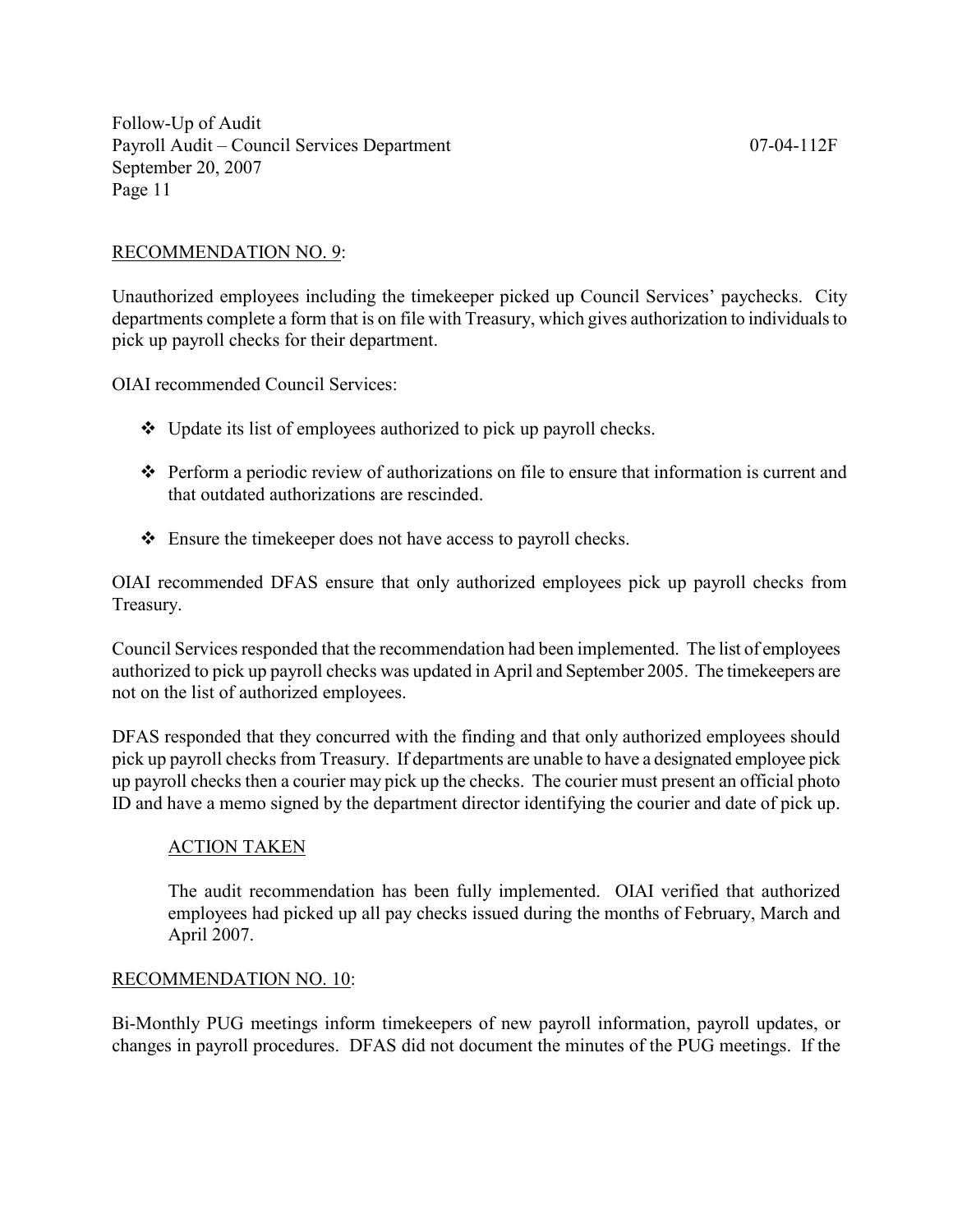official procedures discussed and distributed at PUG meetings are not documented timekeepers and other employees do not have a permanent resource.

OIAI recommended DFAS document items discussed at the PUG meetings.

DFAS responded they agreed that the items discussed at PUG meetings should be documented. An agenda is distributed prior to the meeting and a sign-in sheet documents attendance. DFAS will, as appropriate or necessary, distribute and maintain copies of documents relevant to the discussion items on the agenda.

## ACTION TAKEN

The audit recommendation has been fully implemented. OIAI verified DFAS retained proper documentation of the PUG meetings held in calendar year 2006.

## **CONCLUSION**

Council Services has fully implemented or resolved three of the nine recommendations noted in the initial audit. Four recommendations have been partially implemented and two recommendations have not been implemented.

Council Services should continue to work on implementing these recommendations to strengthen the payroll process and ensure compliance with City policies.

DFAS has fully implemented the one recommendation noted in the initial audit.

We appreciate the assistance and cooperation of Council Services and DFAS personnel during the follow up audit.